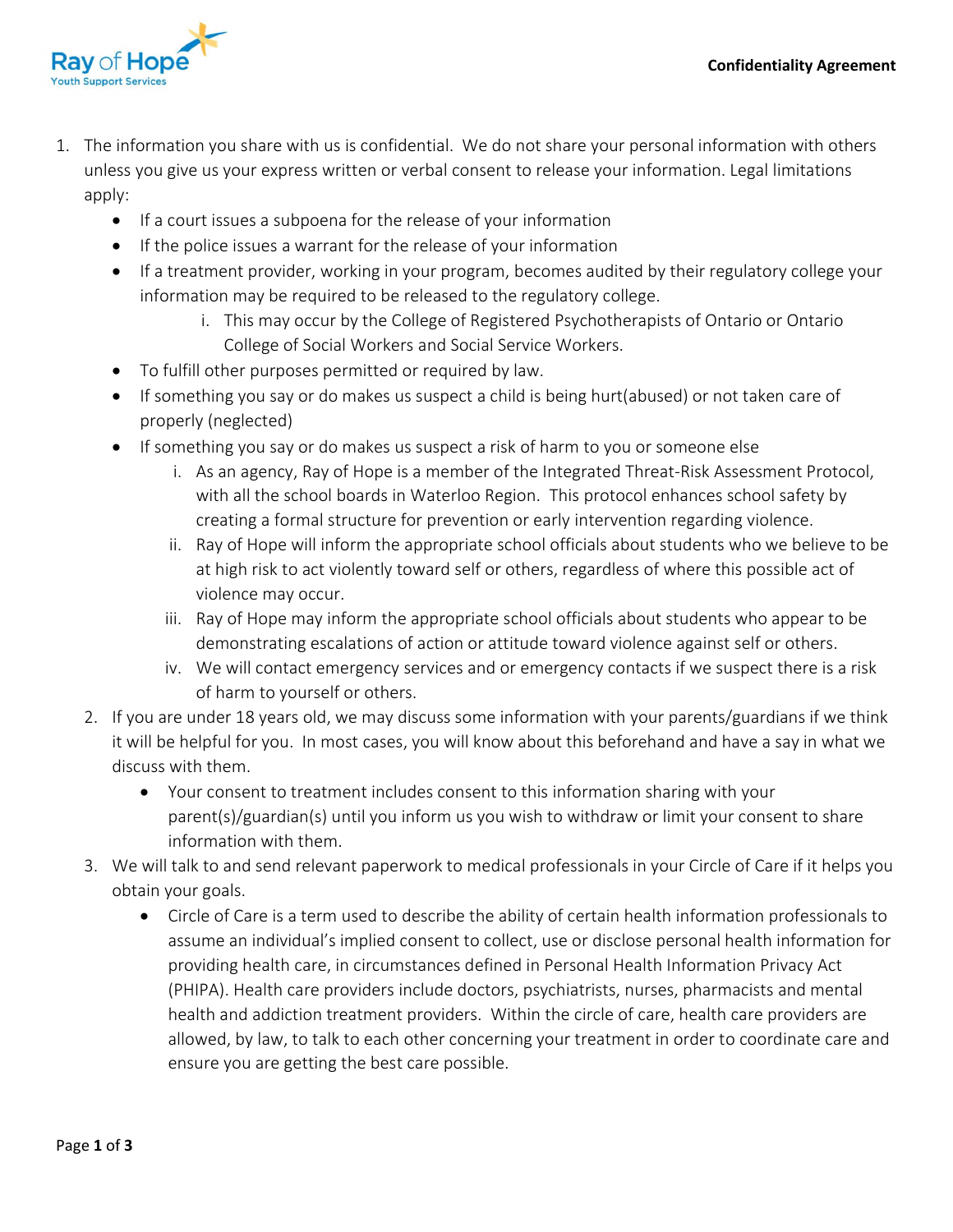Program Director: Don Plant

270-659 King St. E. Kitchener ON N2G2M4 519 743-2311 x 518

Ray of Hope Youth Addiction Services



- Your consent to treatment includes consent to this information sharing with other healthcare providers in your Circle of Care until you inform us you wish to withdraw your consent to share information.
- Ray of Hope Youth Addiction Services is part of the Circle of Care. This means we are able to:
	- i. Discuss our assessments, treatment plans and actual treatment provided with your other care providers, where this information is relevant to the care we or they provide.
	- ii. Provide written reports to each other about our assessments, treatment plans and actual treatment.
	- iii. Provide copies of your clinical file to each other.
- 4. We write case notes about your treatment progress and keep them in a case file.
	- All screening, assessment, coaching and psychotherapy provided to you is part of treatment and will be documented in the case file. This applies for up to two years after your last discharge, and includes interactions in the community.
	- Your case file is a health record.
	- To review or make corrections to your health record you must contact the Program Director
- 5. Youth Addiction Service staff members have access to your case file as needed.
	- Possible reasons staff other than your direct treatment provider(s) may access your client file:
		- i. Supervision,
		- ii. Administrative tasks,
		- iii. Managing crises,
		- iv. Auditing procedures,
		- v. Internal case conferencing,
		- vi. Administer and manage our internal operations,
		- vii. Conduct quality improvement activities (such as sending client satisfaction surveys)
		- viii. Teaching/training
		- ix. Conduct research (only under strict rules overseen by a research ethics board)
		- x. Compile statistics
		- xi. Comply with legal and regulatory requirements
- 6. If you have concerns about who may access your health records, please talk with your treatment provider.
	- If you know a specific treatment provider within Ray of Hope Youth Addiction Services who you do not want to have access to your case file, this can be arranged by talking to administrative staff or managers. (519)743-2311 ex 510.
- 7. If you are in a group treatment setting, Ray of Hope Youth Addiction Services cannot control how other client participants might use the information you disclose outside of the program.
- 8. Digital communications (i.e., phone, video call, email, texting, etc.) may compromise your privacy by errors in transmission, delivery or reception of personal information.
	- Ray of Hope Youth Addiction Services email provider is encrypted.
	- No means of electronic communication (including email) is immune to errors in transmission, delivery or reception, technological malfunction, human error, and cyber attacks